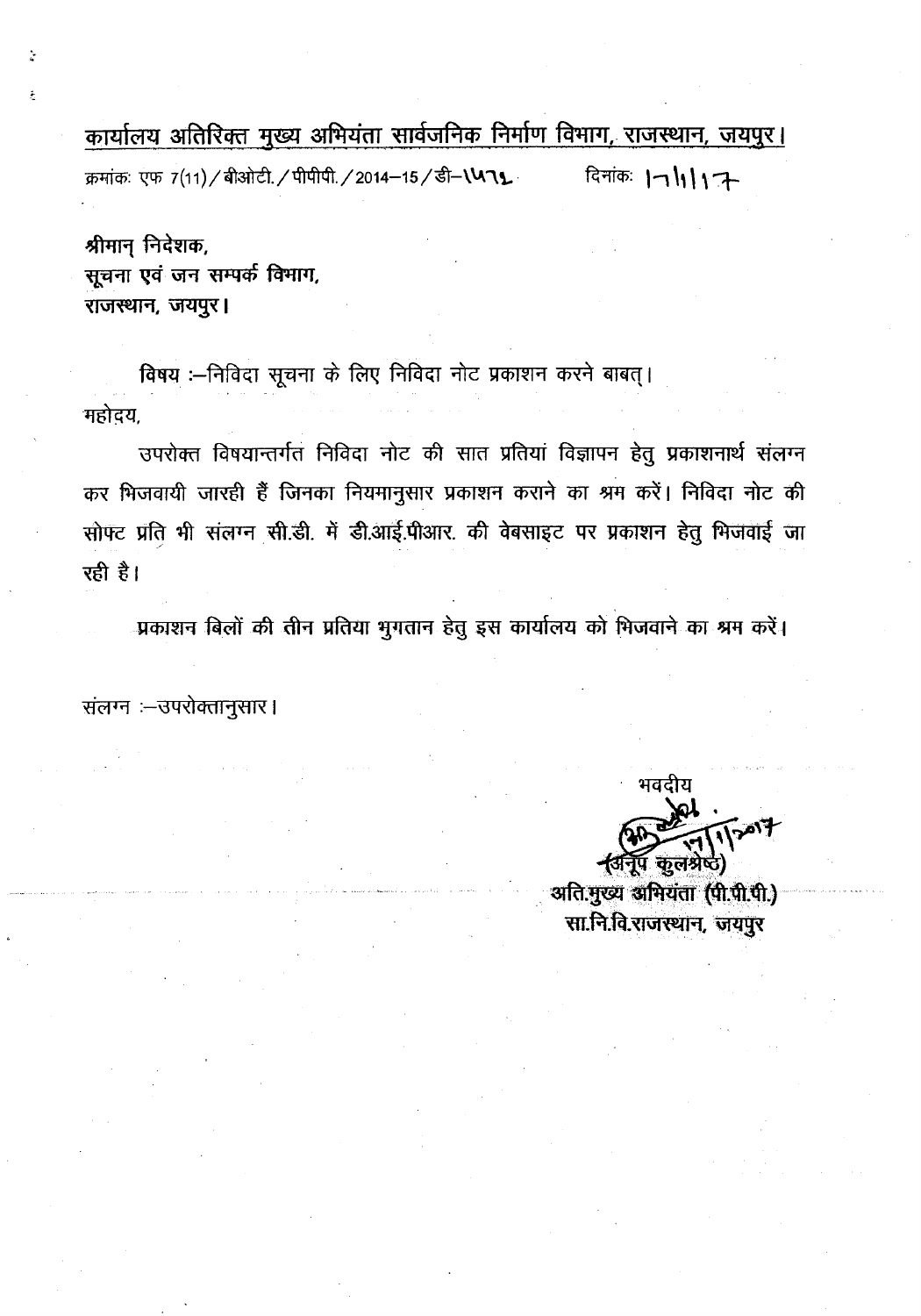कार्यालय अतिरिक्त मुख्य अभियंता सार्वजनिक निर्माण विभाग, राजस्थान, जयपुर। क्रमांकः एफ 7(11) / बीओटी / पीपीपी / 2014-15 / डी- 1412 दिनांकः । २।। । १२

### <u>निविदा सूचना संख्या : 15 / 2016-17</u>

राजस्थान के राज्यपाल महोदय की ओर से पैकेज संख्या 3 ट्रान्च-1 को एशियन विकास बैंक की सहायता से पी.पी.पी. (एन्यूटी) पद्धति पर विकास हेतु स्वतंत्र अभियंता (Independent Engineer) नियुक्ति के लिये निधारित प्रपत्र में Request for proposal (RFP) आमंत्रित किये जाते हैं। निविदा से संबंधित विवरण वेबसाईट ,http.//sppp.raj.nic.in तथा http://www.pwd.rajasthan.gov.in पर देखा जा सकता है। टेण्डर प्रपत्र वेबसाईट से डाउनलोड़ किया जा सकताहै।

(अनूप कूलश्रेष्ठ) अति.मुख्य अभियंता (पी.पी.पी.) सा.नि.वि.राजस्थान, जयपुर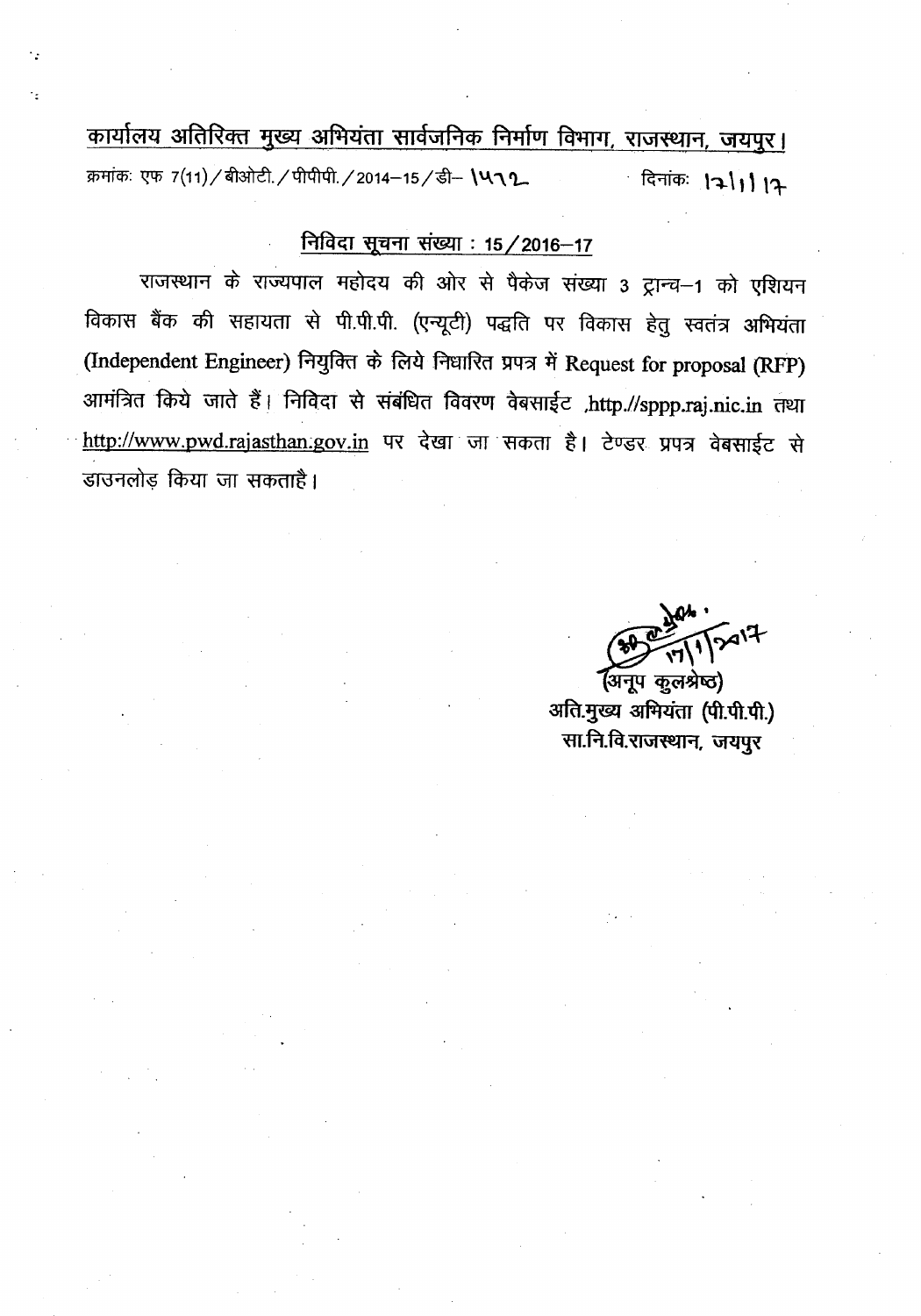# <u>निविदा सूचना संख्या : 15 / 2016-17</u>

 $($ वेबसाईट पर अपलोड़ करने बाबत्)

| मुख्यालय का नाम               | कार्यालय अतिरिक्त मुख्य अभियंता सार्वजनिक निर्माण                                         |  |  |
|-------------------------------|-------------------------------------------------------------------------------------------|--|--|
|                               | विभाग, राजस्थान, जयपुर।                                                                   |  |  |
| निविदा कार्य                  | पैकेज संख्या 3 ट्रान्च–1 को एशियन विकास बैंक की                                           |  |  |
|                               | सहायता से पी.पी.पी. (एन्यूटी) पद्धति पर विकसित                                            |  |  |
|                               | करने हेतु स्वतंत्र अभियंता (Independent Engineer)                                         |  |  |
|                               | के चयन हेतु आर.एफ.पी.                                                                     |  |  |
| अनुमानित लागत                 | पैकेज सं. 3 – रू. 16.00 करोड़                                                             |  |  |
| ऑन लाईन निविदा फार्म मिलने    | दिनांक 27.01.2017 से दिनांक<br>07.03.2017                                                 |  |  |
| की तारीख                      | सायं 4.00 बजे तक                                                                          |  |  |
| निविदा प्राप्त करने की तारीख  | 08.03.2017 को सुबह 11.00 बजे तक                                                           |  |  |
| तकनीकी निविदा खोलने की        | 08.03.2017 को सुबह 11.30 बजे तक                                                           |  |  |
| तारीख                         |                                                                                           |  |  |
| वित्तीय निविदा खोलने की तारीख | तकनीकी बिड के निर्धारित मानकों के अनुरूप पाये                                             |  |  |
|                               | जाने पर ही वित्तीय बिड़ खोली जावेगी।                                                      |  |  |
| सम्बन्धित विवरण वेबसाईट       | "www.dipronlineOrg"<br>ਰ                                                                  |  |  |
|                               | http://www.pwd.rajastnan.gov.in,                                                          |  |  |
|                               | eproc@rajasthan.gov.in $\nabla \overline{q}$ http.//sppp.raj.nic.in $\nabla \overline{q}$ |  |  |
|                               | देखा जा सकता है। बिड प्रपत्र वेबसाईट पर देखा व                                            |  |  |
|                               | डाउनलोड किया जा सकता है।                                                                  |  |  |

 $201$ 

(अनूप कुलश्रेष्ठ) अति.मुख्य अभियंता (पी.पी.पी.) सा.नि.वि.राजस्थान, जयपुर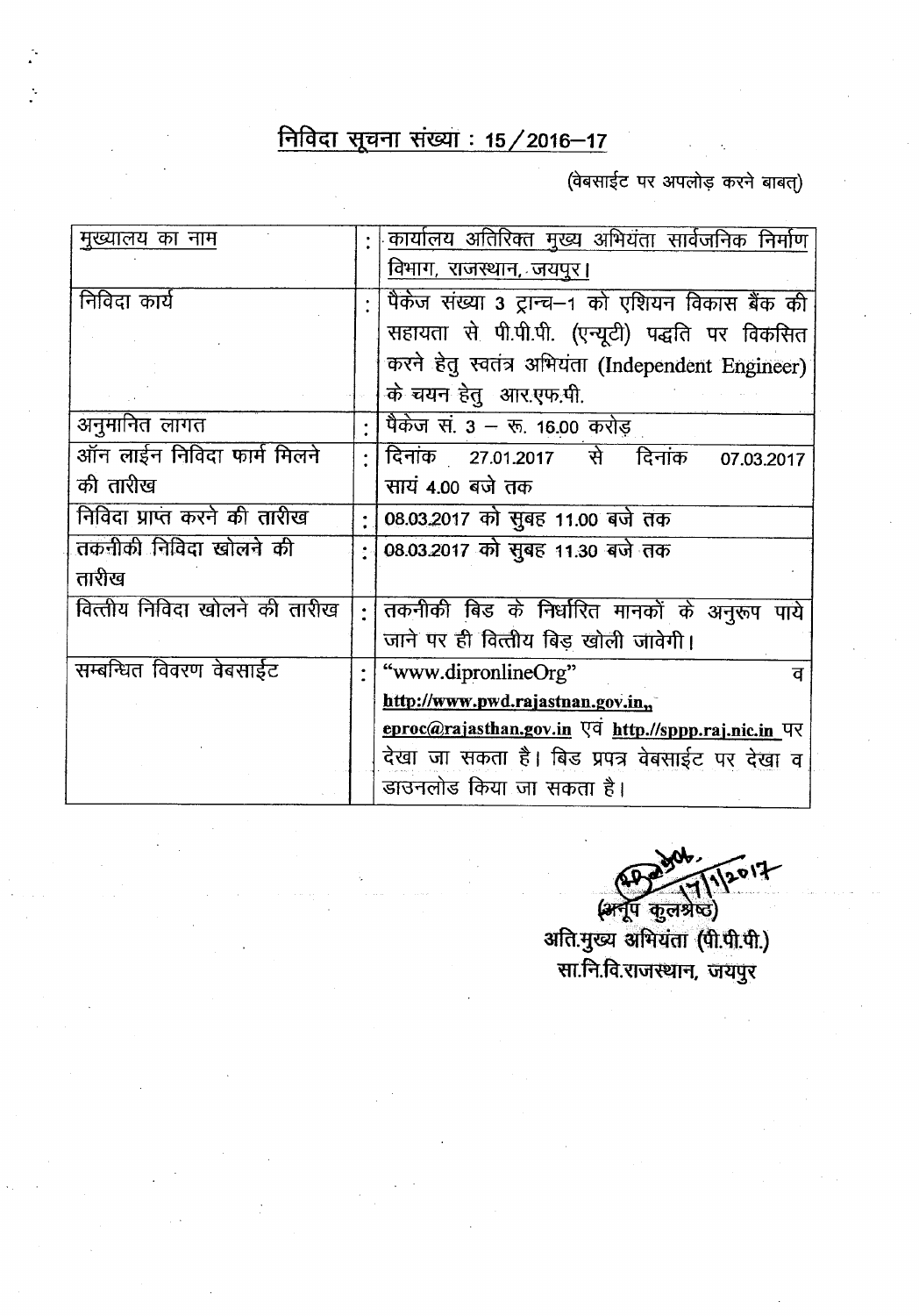(वेबसाईट पर अपलोड़ करने बाबत)

### <u>OFFICE OF THE ADDL. CHIEF ENGINEER (PPP), PWD, RAJASTHAN, JAIPUR</u>

## NOTICE FOR INVITING BID FOR SELECTION OF INDEPENDENT ENGINEER

# No. F-7(11)/BOT/PPP/2014-15/D-N-72 Date: 17 |1 |1 }

#### NIT No. *1512016-17 .*

## Request for proposal (RFP) for selection of Independent Engineer

Govt. of Rajasthan (GoR) intends for selection of Independent Engineer for development of following road stretches to two lane configuration under Public Private Partnership Annuity (PPP Annuity) on DBOT basis.

| S.<br>No. | <b>Name of Project</b>                                                                                                                                                                                                                                                                                | Length in (Km) | <b>Total project</b><br>Cost in $(Cr.)$ | <b>Estimated</b><br>cost in (Cr.) |
|-----------|-------------------------------------------------------------------------------------------------------------------------------------------------------------------------------------------------------------------------------------------------------------------------------------------------------|----------------|-----------------------------------------|-----------------------------------|
| 1.        | Peelibanga - Lakhuwali section<br>of MDR-103, Sardarshahar<br>Loonkaransar section of SH-6<br>A, Churu - Bhaleri section of<br>SH-69, Sanju - Tarnau section of<br>SH- 60, Roopangarh-Naraina<br>section of SH-100 and Nagaur $-$<br>Tarnau Deedwana-Mukundgarh<br>section of SH-8,19,60,82-A &<br>83 | 393.71         | 762.00                                  | 16.00 Cr.                         |

 $200 - 1007$ 

(Apeop Kulshreshtha) Addl. Chief Engineer (PPP), FWD. Rajasthan, Jaipur